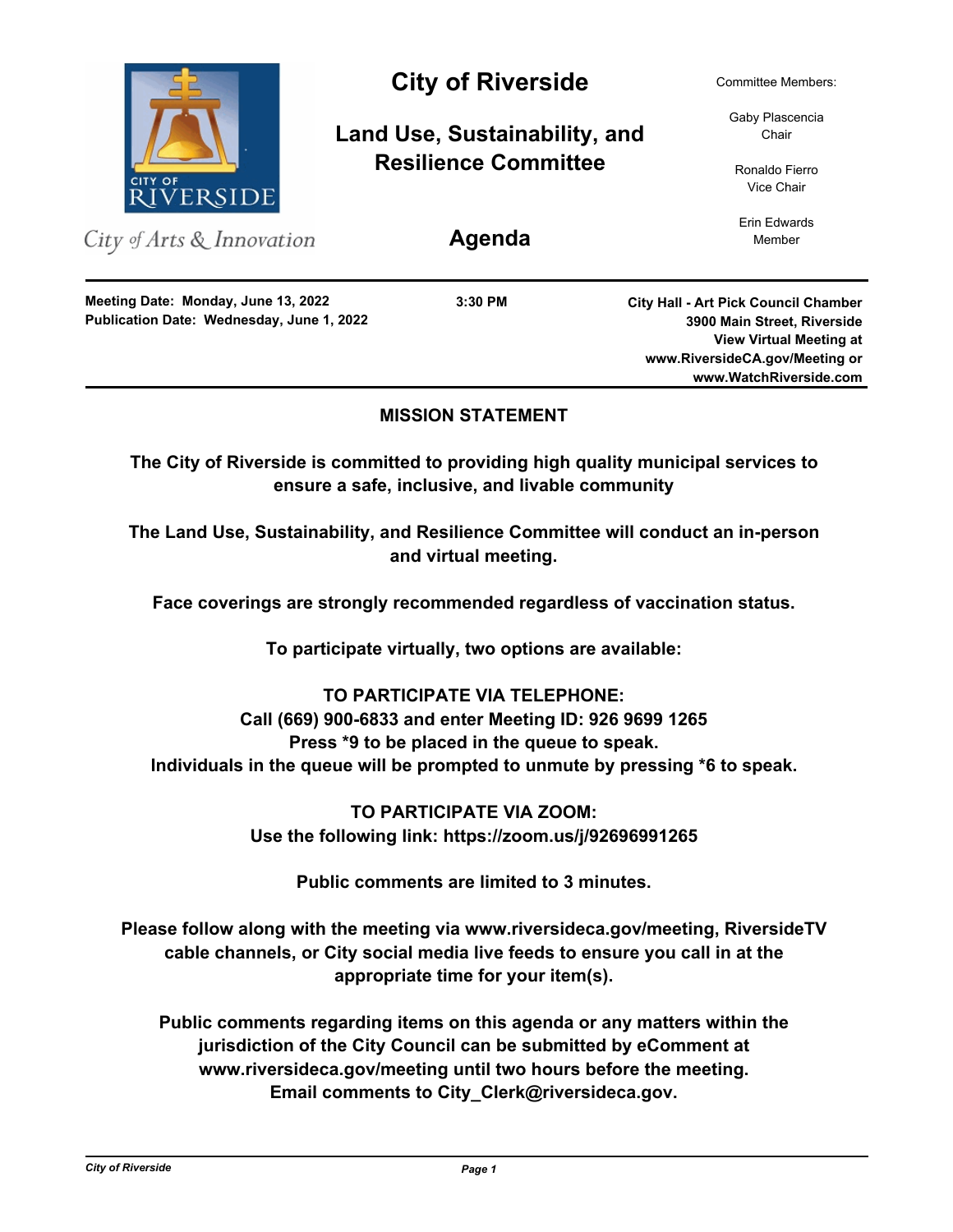**Pursuant to the City Council Meeting Rules adopted by Resolution No. 23618, the Members of the City Council and the public are reminded that they must preserve order and decorum throughout the Meeting. In that regard, Members of the City Council and the public are advised that any delay or disruption in the proceedings or a refusal to obey the orders of the City Council or the presiding officer constitutes a violation of these rules.**

**The City of Riverside is committed to fostering a respectful workplace that requires all employees and external stakeholders to embrace a culture of transparency and inclusivity. This includes acceptable behavior from everyone; a workplace that provides dignity, respect, and civility to our employees, customers, and the public they serve. City meetings should be a place where all members of our community feel safe and comfortable to participate. While there could be a high level of emotion associated with topics on this agenda, the City would like to set the expectation that all members of the public use language appropriate to a collaborative, professional, and respectful public environment.**

**The City is resolute in its commitment to eliminate any form of harassment, discrimination, or retaliation in the workplace. The City maintains a zero-tolerance policy for harassment, discrimination, and retaliation in compliance with new harassment and discrimination laws.**

**\* \* \* \* \* \* \***

LISTENING ASSISTIVE DEVICES are available for the hearing impaired. The City of *Riverside wishes to make all of its public meetings accessible to the public. Upon request, this agenda will be made available in appropriate alternative formats to persons with disabilities, as required by 42 U.S.C. §12132 of the Americans with Disabilities Act of 1990. Any person with a disability who requires a modification or accommodation in order to participate in a meeting should direct such request to the City's ADA Coordinator at 951-826-5427 at least 72 hours before the meeting, if possible. TTY users call 7-1-1 for telecommunications relay services (TRS).*

*Agenda related writings or documents provided to the Committee are available in the Office of the City Clerk, at www.RiversideCA.gov/Meeting, and in the binder located near the entrance of the Art Pick Council Chamber during the meeting.*

PLEASE NOTE--The numerical order of items on this agenda is for convenience of *reference. Items may be taken out of order upon request of the Members of the Committee.*

### **3:30 P.M.**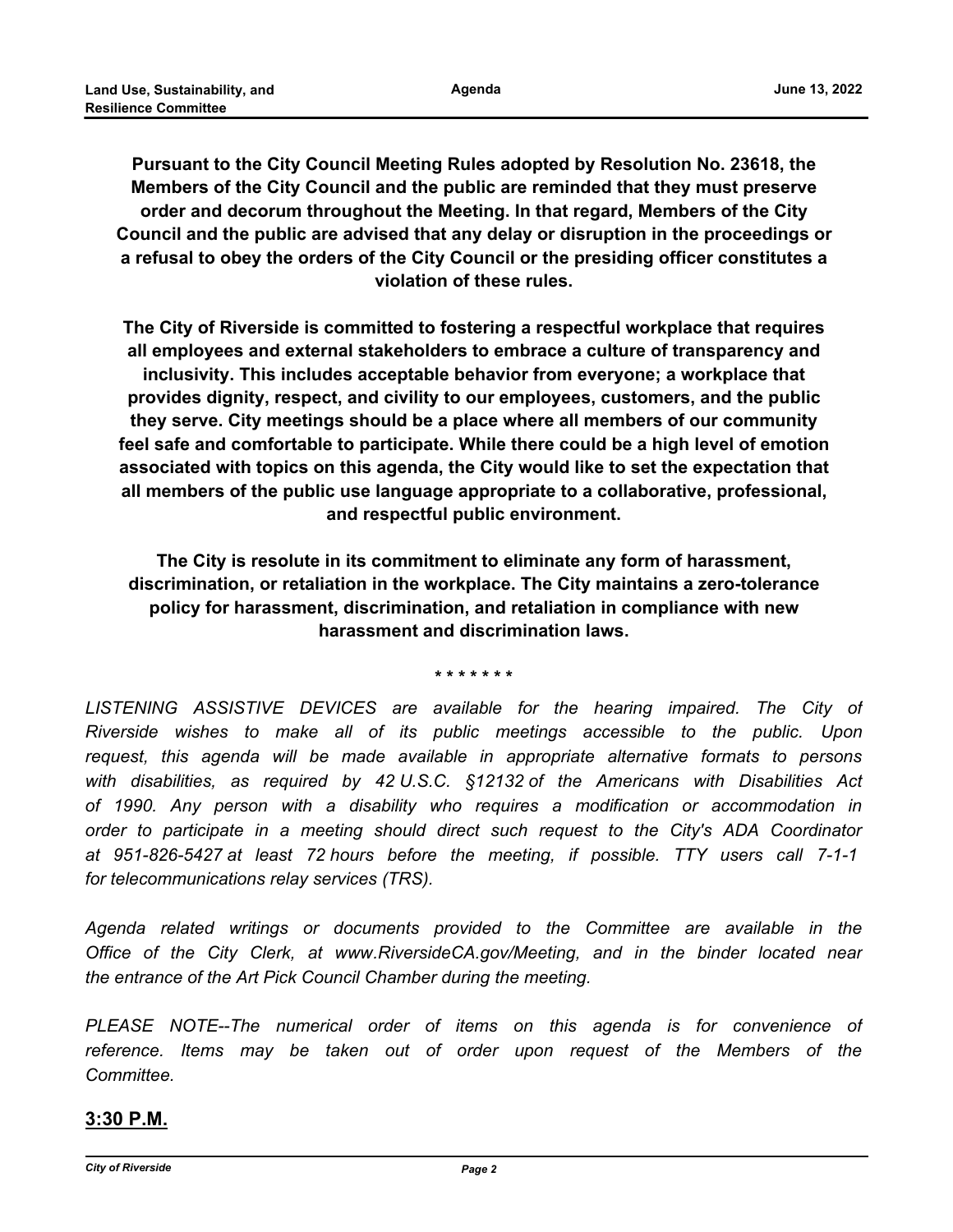#### CHAIR CALLS MEETING TO ORDER

#### PUBLIC COMMENT

*Audience participation is encouraged. Public comments are limited to 3 minutes.*

1 To comment on any matters within the jurisdiction of the Committee, you are invited to participate in person or call at (669) 900-6833 and enter Meeting ID: 926 9699 1265. Press \*9 to be placed in the queue to speak. Individuals in the queue will be prompted to unmute by pressing \*6 when you are ready to speak.

To participate via ZOOM, use the following link: https://zoom.us/j/92696991265, select the "raise hand" function to request to speak. An on-screen message will prompt you to "unmute" and speak.

#### **DISCUSSION CALENDAR**

*Audience participation is encouraged. Public comments are limited to 3 minutes. Via phone: Press \*9 to be placed in the queue to speak when the discussion item is called. Via Zoom: Select the "raise hand" function to request to speak. An on-screen message will prompt you to "unmute" and speak.*

2 Current development regulations and best practices for warehouse and distribution facilities update (All Wards) (10-minute presentation)

Matthew Taylor, Senior Planner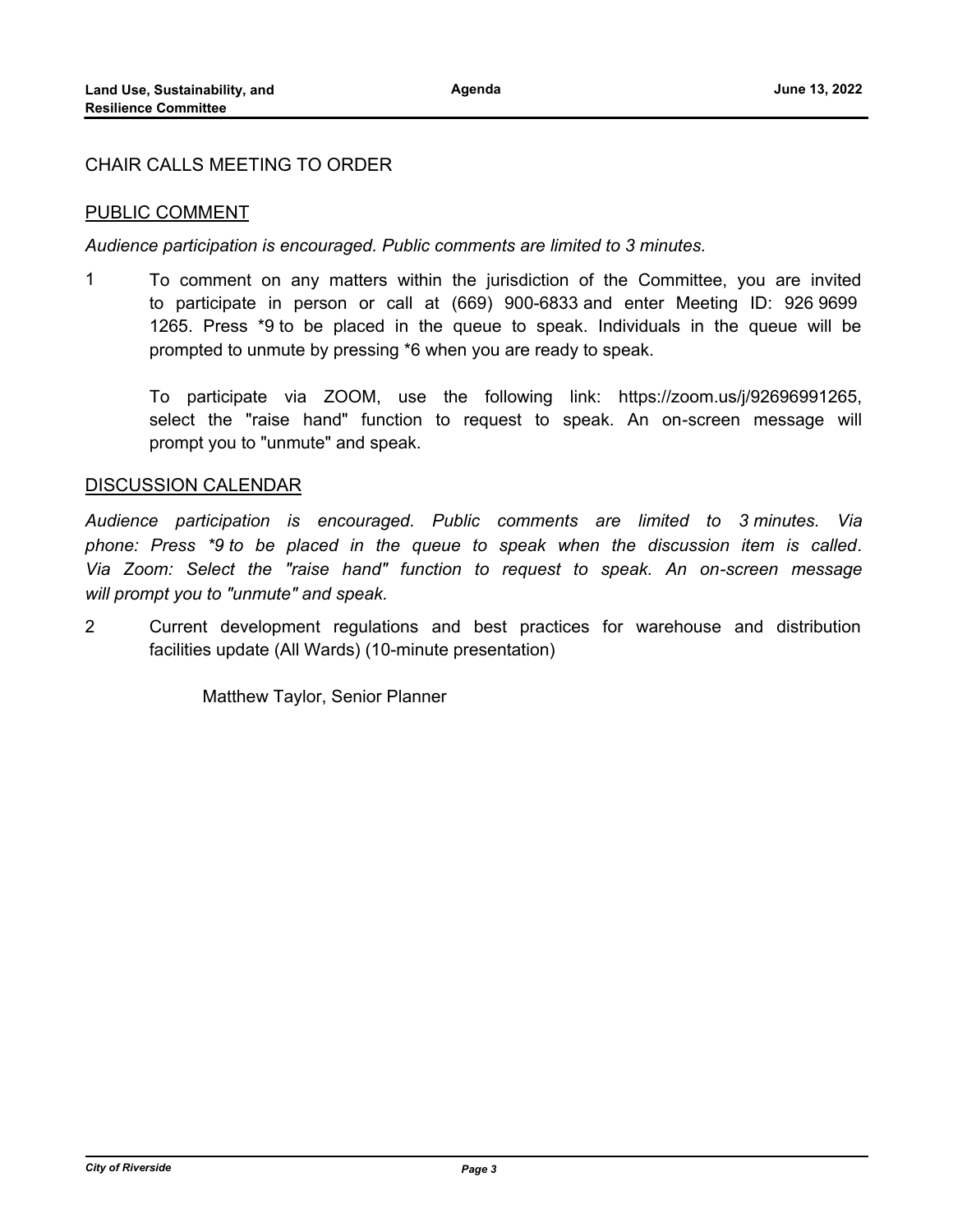| <b>Attachments:</b> | Report                                                         |
|---------------------|----------------------------------------------------------------|
|                     | CC Minutes - January 25, 2022                                  |
|                     | Riverside GNG-2020                                             |
|                     | Chapter 19.170 - Innovation District                           |
|                     | Chapter 19.435 - Development Standards                         |
|                     | <b>Maximum Allowed Building Height</b>                         |
|                     | <b>Maximum Allowed Building Size</b>                           |
|                     | <b>Minimum Setback Requirements</b>                            |
|                     | <b>Parking Requirements</b>                                    |
|                     | <b>Warehouse and Distribution Facility Projects in Process</b> |
|                     | <b>Potential Industrial Development Areas</b>                  |
|                     | <b>SCAQMD Rule 2305</b>                                        |
|                     | <b>Rule 2305 FAQ</b>                                           |
|                     | AB 2840 Bill Text                                              |
|                     | <b>City of Fontana Ordinance 1891</b>                          |
|                     | <b>OAG Warehouse Projects Best Practices</b>                   |
|                     | <b>Presentation</b>                                            |
|                     |                                                                |

3 Temporary and long-term outdoor dining program update - (All Wards) (10-minute presentation)

Nathan Mustafa, Deputy Public Works Director

**[Report](http://riversideca.legistar.com/gateway.aspx?M=F&ID=4d7dc6d8-4e79-4774-9c08-c7e6fac0e229.docx)** [Guidelines and Procedures](http://riversideca.legistar.com/gateway.aspx?M=F&ID=ac4f9c45-d665-427f-91c7-7021d843894a.pdf) **[Presentation](http://riversideca.legistar.com/gateway.aspx?M=F&ID=d36a355e-b653-4d49-9e60-24078778f5be.pdf)** *Attachments:*

### **COMMUNICATIONS**

4 Items for future Land Use, Sustainability, and Resilience Committee consideration as requested by Members of the Committee